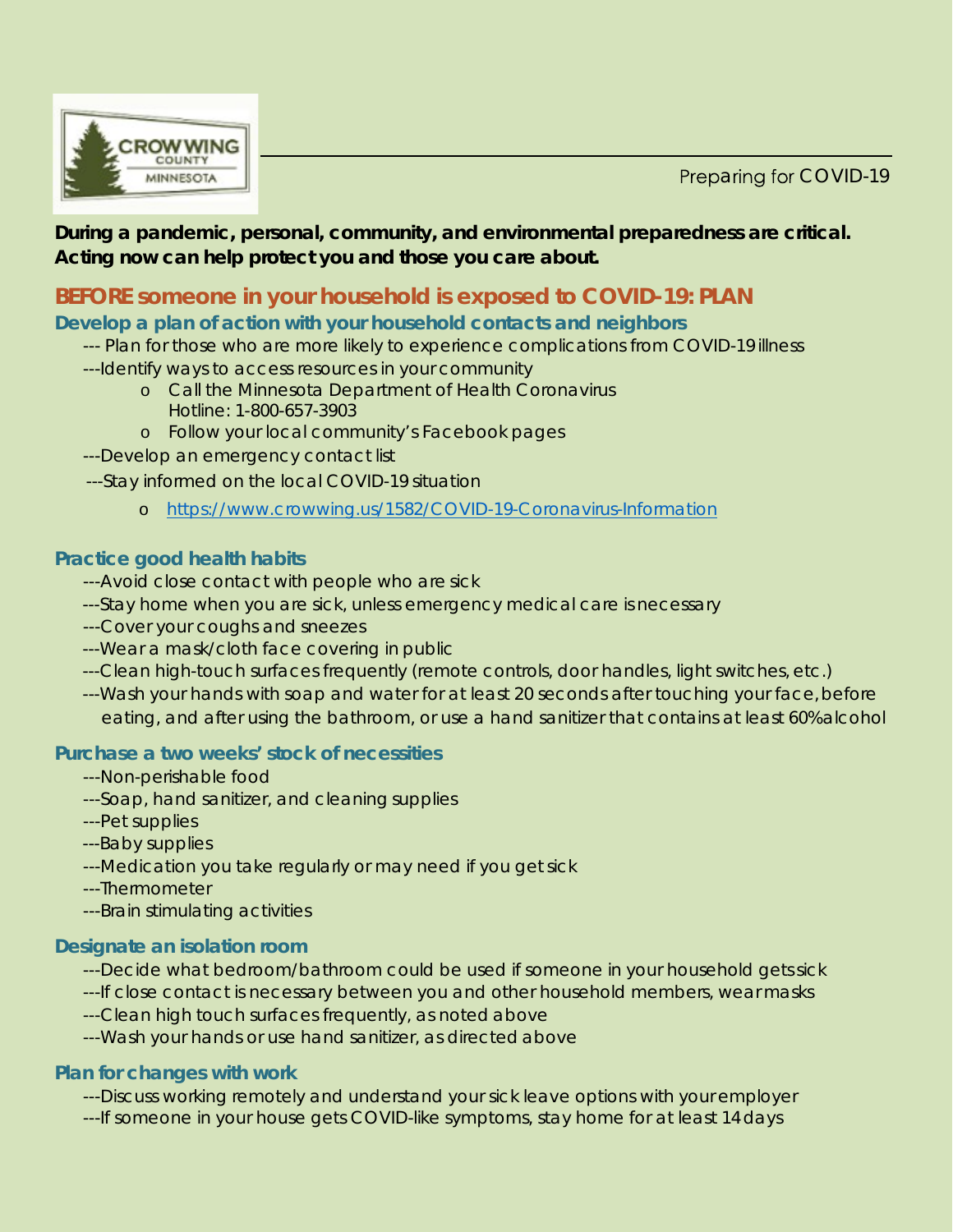Preparing for COVID-19



# **IF someone in your household is symptomatic or exposed to COVID-19: ACT**

**Isolation and quarantine guidelines** [https://www.cdc.gov/coronavirus/2019-ncov/if-you-are](https://www.cdc.gov/coronavirus/2019-ncov/if-you-are-sick/quarantine-isolation.html)[sick/quarantine-isolation.html](https://www.cdc.gov/coronavirus/2019-ncov/if-you-are-sick/quarantine-isolation.html)

---Isolation – people showing COVID-19 symptoms

---Quarantine – people exposed to COVID-19 but not showing symptoms

#### **Reach out to neighbors, friends, and family**

- ---If you or someone in your household becomes sick, you may need help from others to get essential items like medication and food
- ---Maintain social connectedness using technology (Skype, FaceTime, etc.)

#### **Continue practicing everyday preventative actions**

- ---Avoid close contact with people who are sick
- ---Stay home when you are sick, except to get medical care
- ---Cover your coughs and sneezes
- ---Clean high-touch surfaces frequently
- ---Wash your hands or use hand sanitizer, as directed above

#### **Learn about testing options**

---Many facilities are testing symptomatic individuals; an appointment may be required

---Testing in Minnesota: [www.mn.gov/covid19/for-minnesotans/if-sick/](http://www.mn.gov/covid19/for-minnesotans/if-sick/)

#### **Inform your workplace and/or children's childcare facility**

 ---If you're not feeling well or have been exposed to someone with suspected/known COVID-19 ---If your child is sick or has been exposed to someone with suspected/known COVID-19

o For further guidance, call MDH's Childcare Hotline: 1-800-657-1304

#### **If you are showing some symptoms of COVID we recommend you schedule an E-visit with a medical provider.**

---Patients with a good internet connection can do this from home

---Devices that may be used include a laptop with a camera and microphone or a smartphone

- ---To schedule an E-visit go to:
	- o **Essentia Health**: <https://www.essentiahealth.org/services/virtual-video-visits/> or call 1-844-663-1068. To talk to someone about qualifying for a COVID test call 1-833-494-0836
	- o **CRMC**: Call 218-546-7000 and ask to be schedule for a virtual visit. For patients who have no internet access, or feel their internet might not support a visit, CRMC has designated parking spots outside of the Care Center left of the main entrance canopy to use while attending these virtual visits.
	- o **Lakewood Health**: Call 218-894-1515 and ask to schedule a virtual visit.